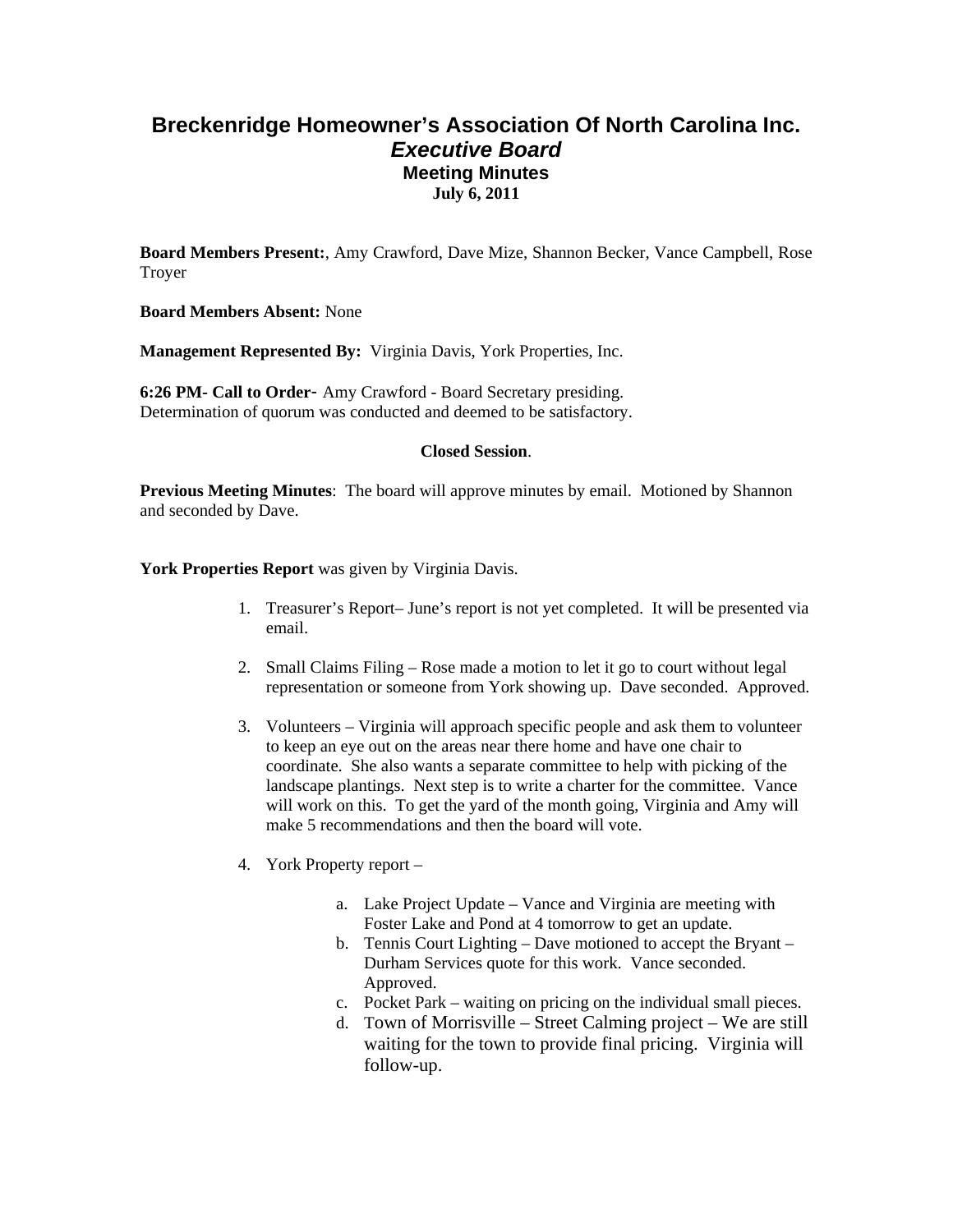e. Bristolwood Burm – Shannon motioned to approve the Brickman quote to repair the burm. Rose seconded. Approved.

**Motion is made to end closed session and open meeting to the membership -This is a non-debatable motion. All were in favor and the session ends.** 

#### **Floor is opened to general questions and comments from the membership**

#### **Committee Reports:**

### **Architectural:**

- 201 Walnut This was already approved via email.
- 117 Shadow Mountain Wants to increase thier patio size. Shannon motioned to approve. Rose seconded. Approved.
- 207 Mannington Wants a style C fence. Shannon motioned to approve. Rose seconded. Approved pending sub association approval.
- 123 Brentfield Loop Change in doorbell. Shannon motioned to approve. Rose seconded. Approved pending sub approval.
- 308 Bradson Road Installed a basketball goal. It is removable, and it meets the placement requirements. Shannon motioned to approve. Rose seconded. Approved.
- 303 Shakespeare Street Would like to install a playground set. Shannon motioned to approve. Rose seconded. Approved.
- 401 Caraleigh Court Would like to change the Garage door color to grey. Shannon motioned to deny. Rose seconded. Denied (vote was 3 to 1).
- 116 Shadow Mountain Lane Shannon motioned to approve the deck in back yard. Rose seconded. Approved. Chris will request better drawings of the shed roof. This work would need to be permitted by the town.
- 514 Canyon Lake Cir. Requested fence to match new style that was previously added to the archetechual guidelines for Terraces homes that back up to the lake. Shannon motioned to approve. Rose seconded. Approved pending sub association approval.

**Grounds:** Dev Roy is volunteering for the grounds committee. He will work with Vance.

**Social**: Erica reported that Casino night is 7/16.

**Communication:** Nothing to report.

## **Fining** Hearings**:**

 405 Spencor Mill – The homeowner hired people to aerate and seed. Dave explained to try a different type of grass. They are waiting to mow while new grass is growing. Virginia will send her an email with grass recommendations.